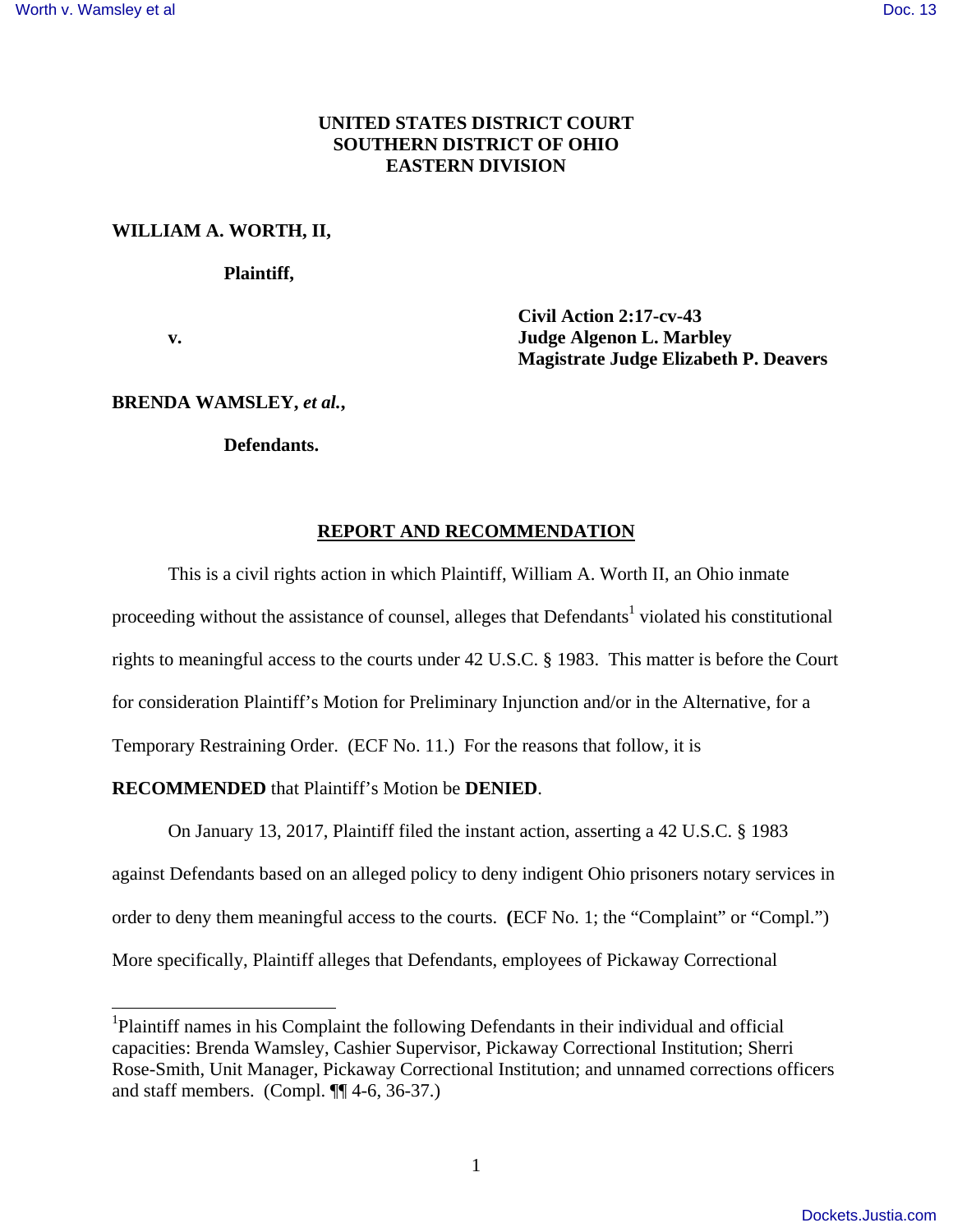Institution ("PCI"), improperly denied him notarization of the requisite court affidavit for filing indigent motion papers in Ohio State Court, requesting instead that Plaintiff submit a form from the prison cashier and a six month financial certification and statement of his prison account. Plaintiff alleges that Defendants' conduct violated his substantive and procedural due process rights to meaningful access to the courts. Plaintiff further alleges that he complained about the violations and exhausted his administrative remedies prior to filing this action.

On March 30, 2017, Plaintiff filed the subject Motion for Temporary Restraining Order and Preliminary Injunction. (ECF No. 11; "Pl.'s Mot.".) Plaintiff alleges that prison officials are refusing to allow another inmate, Christopher R. Bruggeman ("Bruggeman"), who is disabled and wheelchair dependent, access to the main law library on the second floor of PCI. Plaintiff asserts that disabled and handicapped inmates are only provided access to the law computer and legal materials in a "make-shift law library" within the unit in which they are housed, separate and apart from the main law library. (Pl.'s Mot. 3.) Plaintiff further asserts that if his Motion is not granted, he will suffer irreparable harm as "Bruggeman is the only inmate [in PCI] capable of assisting Worth in effectively and meaningfully prosecuting this suit in court." (Pl.'s Mot. 6.)

#### **II. STANDARD**

 Plaintiff requests a temporary restraining order and a preliminary injunction. Federal Rule of Civil Procedure 65(a) and (b) permit a party to seek injunctive relief when the party believes it will suffer immediate and irreparable injury, loss, or damage. Fed. R. Civ. P. 65(a) and (b).

 A district court considering the extraordinary remedy of a preliminary injunction must consider and balance the following four factors: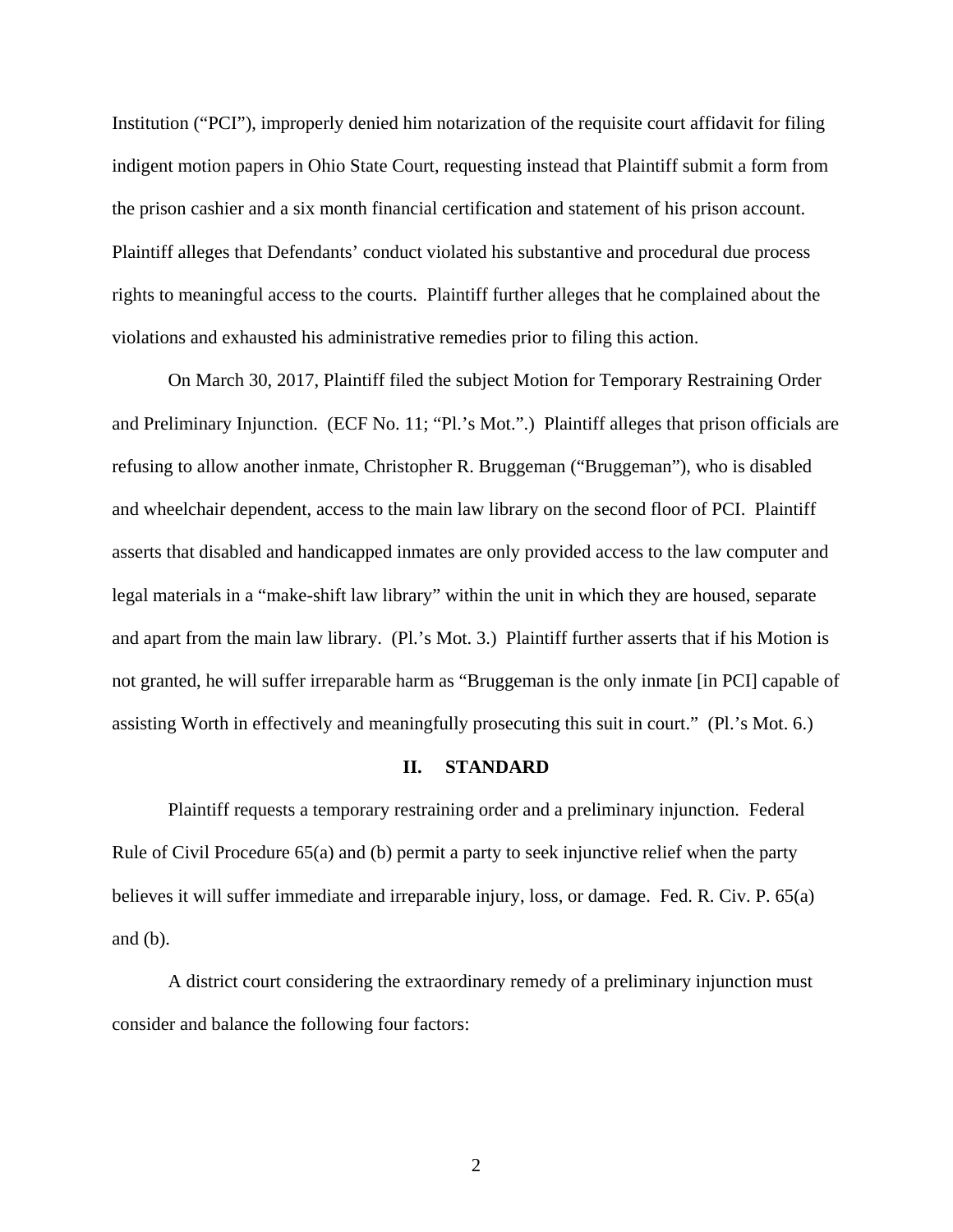(1) whether the movant has shown a strong likelihood of success on the merits;

(2) whether the movant will suffer irreparable harm if the injunction is not issued;

(3) whether the issuance of the injunction would cause substantial harm to others;

and (4) whether the public interest would be served by issuing the injunction.

*Overstreet v. Lexington-Fayette Urban Cty. Gov.*, 305 F.3d 566, 573 (6th Cir. 2002) (citing *Leary v. Daeschner*, 228 F.3d 729, 736 (6th Cir. 2000). "These factors are not prerequisites, but are factors that are to be balanced against each other." *Id*. "Although no one factor is controlling, a finding that there is simply no likelihood of success on the merits is usually fatal." *Gonzales v. National Bd. of Med. Exam'rs*, 225 F.3d 620, 625 (6th Cir. 2000) (citation omitted); *see also Michigan State AFL-CIO v. Miller*, 103 F.3d 1240, 1249 (6th Cir. 1997) ("While, as a general matter, none of these four factors are given controlling weight, a preliminary injunction issued where there is simply no likelihood of success on the merits must be reversed.").

A movant's burden is even more difficult to satisfy where, as here, a prison inmate seeks an injunction to obtain affirmative relief beyond maintenance of the status quo. *See* 18 U.S.C. §  $3626(a)(2)$  ("In any civil action with respect to prison conditions . . . [p] reliminary injunctive relief must be narrowly drawn, extend no further than necessary to correct the harm the court finds requires preliminary relief, and be the least intrusive means necessary to correct that harm."); *Texas v. Camenisch*, 451 U.S. 390, 395 (1981) ("The purpose of a preliminary injunction is merely to preserve the relative positions of the parties until a trial on the merits can be held.").

### **III. ANALYSIS**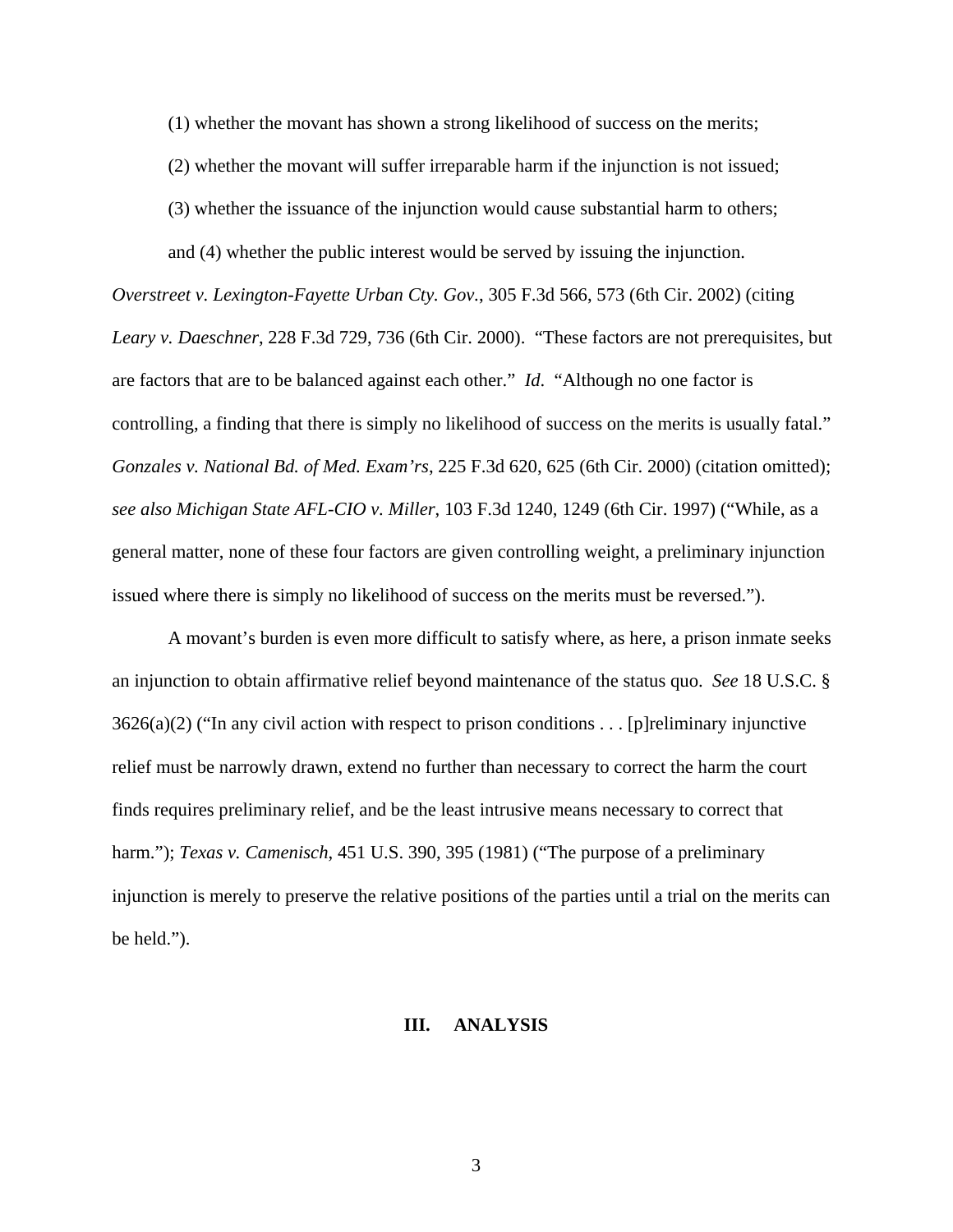The undersigned recommends denial of Plaintiff's preliminary injunction motion because the relief he seeks and the bases for that relief are unrelated to the allegations in his Complaint. As the Supreme Court has explained, "[a] preliminary injunction is . . . appropriate to grant intermediate relief of the same character as that which may be granted finally," but is inappropriate where the injunction "deals with a matter lying wholly outside of the issues in the suit." *De Beers Consol. Mines Ltd. v. United States*, 325 U.S. 212, 220 (1945). Thus, Courts consistently deny motions for preliminary injunctions where the requested relief is unrelated to the conduct alleged in the complaint. *See, e.g.*, *Colvin v. Caruso*, 605 F.3d 282, 300 (6th Cir. 2010) ("A party moving for preliminary injunction must necessarily establish a relationship between the injury claimed in the party's motion and the conduct asserted in the complaint."); *Kaimowitz v. Orlando*, 122 F.3d 41, 43 (11th Cir. 1997) (denying preliminary injunction because "a district court should not issue an injunction when the injunction in question is not of the same character, and deals with a matter lying wholly outside the issues in the suit"); *Devose v. Herrington*, 42 F.3d 470, 471 (8th Cir. 1994) (denying preliminary injunction where the moving party failed to "establish a relationship between the injury claimed in the party's motion and the conduct asserted in the complaint"); *Ball v. Famiglio*, 396 F. App'x 836, 838 (3d Cir. 2010) (denying preliminary injunction where individuals whose conduct movant sought to enjoin were not named defendants and where most of the relief requested was unrelated to allegations in complaint).

 Here, the bases on which Plaintiff seeks a preliminary injunction are unrelated to the claim raised in his Complaint regarding the alleged denial of notary services for requisite court affidavits. Indeed, the individuals from whom Plaintiff seeks relief—prison employees outside of the cashier's office—are not named as defendants in this action. Should the Court grant

4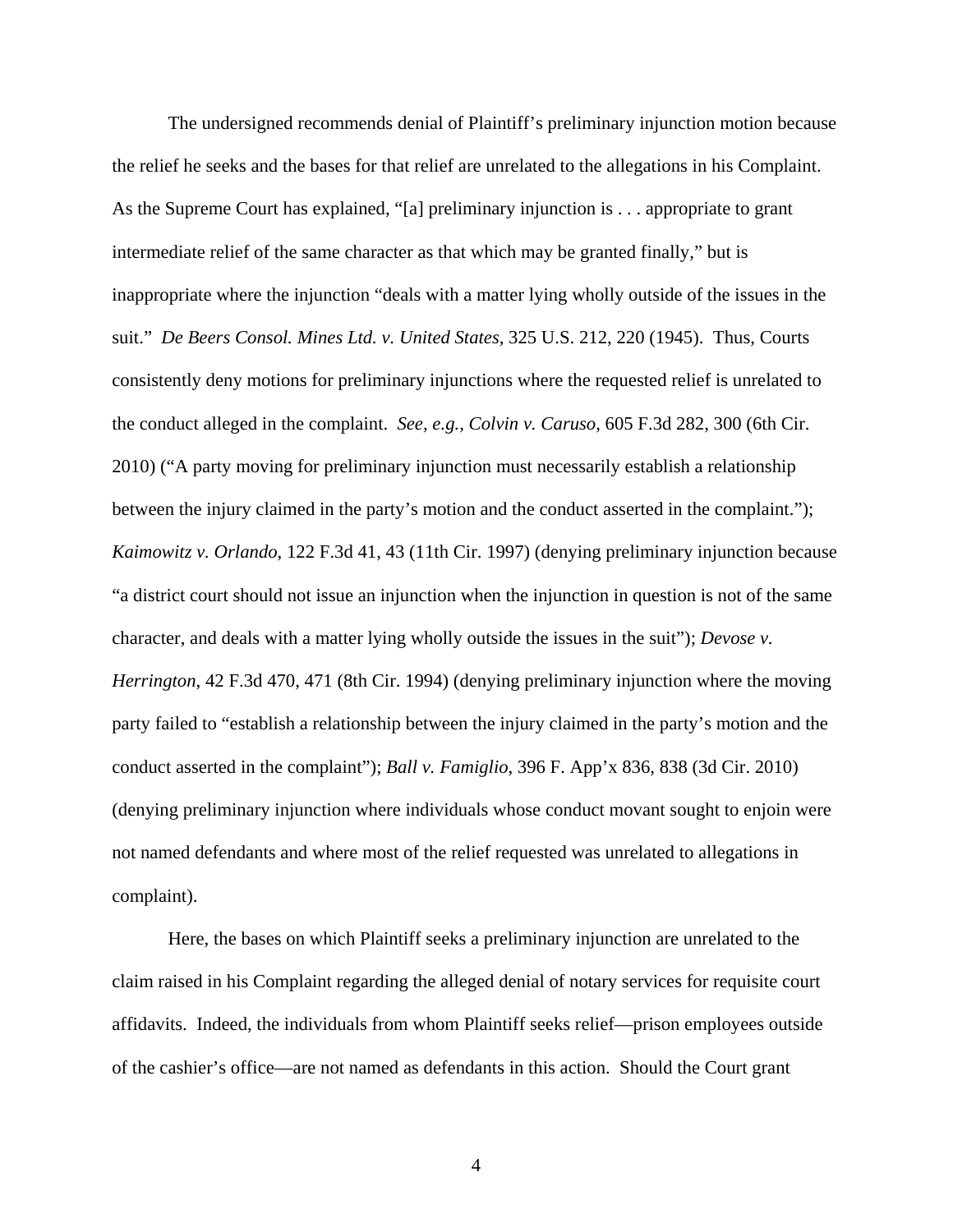Plaintiff the relief requested in his underlying Complaint, specifically, access to notary services and monetary compensation, it would not result in the relief requested by this Motion, specifically, access to the main law library for disabled and handicapped inmates. For these reasons, it is **RECOMMENDED** that Plaintiff's Motion for Temporary Restraining Order and Preliminary Injunction be **DENIED**. (ECF No. 11.)

#### **PROCEDURE ON OBJECTIONS**

 If any party seeks review by the District Judge of this Report and Recommendation, that party may, within fourteen (14) days, file and serve on all parties objections to the Report and Recommendation, specifically designating this Report and Recommendation, and the part in question, as well as the basis for objection. 28 U.S.C. § 636(b)(1); Fed. R. Civ. P. 72(b). Response to objections must be filed within fourteen (14) days after being served with a copy. Fed. R. Civ. P. 72(b).

 The parties are specifically advised that the failure to object to the Report and Recommendation will result in a waiver of the right to *de novo* review by the District Judge and waiver of the right to appeal the judgment of the District Court. *See, e.g.*, *Pfahler v. Nat'l Latex Prod. Co.*, 517 F.3d 816*,* 829 (6th Cir. 2007) (holding that "failure to object to the magistrate judge's recommendations constituted a waiver of [the defendant's] ability to appeal the district court's ruling"); *United States v. Sullivan*, 431 F.3d 976, 984 (6th Cir. 2005) (holding that defendant waived appeal of district court's denial of pretrial motion by failing to timely object to magistrate judge's report and recommendation). Even when timely objections are filed, appellate review of issues not raised in those objections is waived. *Robert v. Tesson*, 507 F.3d 981, 994 (6th Cir. 2007) ("[A] general objection to a magistrate judge's report, which fails to specify the issues of contention, does not suffice to preserve an issue for appeal . . . .") (citation omitted)).